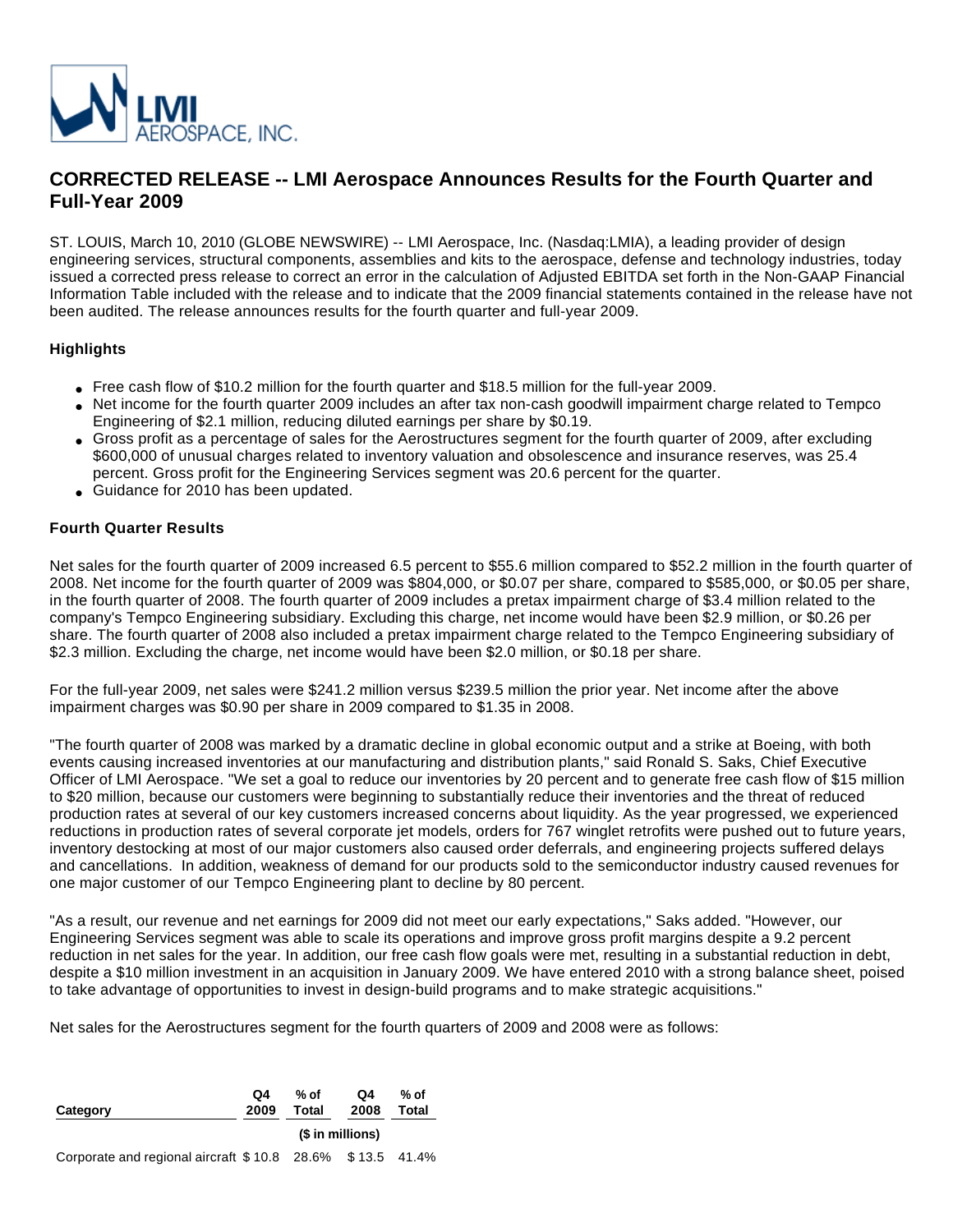| Large commercial aircraft | 16.7 44.2%                  | 9.4 28.8% |
|---------------------------|-----------------------------|-----------|
| Military                  | 8.1 21.4% 7.8 23.9%         |           |
| Other                     | 2.2 5.8% 1.9 5.9%           |           |
| Total                     | \$37.8 100.0% \$32.6 100.0% |           |

Included in the large commercial aircraft category is \$5.6 million in 2009 and \$1.3 million in 2008 of revenue from Boeing 767 wing modification kits that are for in-service aircraft.

Net sales for the Engineering Services segment for the fourth quarters of 2009 and 2008 were as follows:

| Category                        | Q4<br>2009       | $%$ of<br>Total | Q4<br>2008 | % of<br>Total |
|---------------------------------|------------------|-----------------|------------|---------------|
|                                 | (\$ in millions) |                 |            |               |
| Corporate and regional aircraft | \$3.6            | 20.1%           | \$5.1      | 25.7%         |
| Large commercial aircraft       | 6.1              | 34.1%           | 9.9        | 50.0%         |
| Military                        | 8.0              | 44.7%           | 3.8        | 19.2%         |
| Tooling and other               | 0.2              | 1.1%            | 1.0        | 5.1%          |
| Total                           |                  | \$17.9 100.0%   |            | \$19.8 100.0% |

Gross profit for fourth quarter of 2009 was \$12.7 million, or 22.8 percent of net sales, compared to \$11.9 million, or 22.9 percent of net sales, in the prior year quarter. The Aerostructures segment generated gross profits of \$9.0 million, or 23.7 percent of net sales in the fourth quarter of 2009 versus \$8.2 million, or 25.2 percent of net sales in the fourth quarter of 2008. The current year quarter was negatively impacted by inventory valuation and obsolescence adjustments and increased insurance reserves. The fourth quarter of 2008 results were reduced by the impact of the Boeing strike and by inventory destocking at some military sector customers. Gross profit for the Engineering Services segment was \$3.7 million, or 20.7 percent of sales, for the quarter ended December 31, 2009, compared to \$3.7 million, or 18.7 percent of net sales, for the prior year quarter.

Selling, general and administrative expenses (SG&A), excluding the impact of goodwill impairments, were \$7.8 million, or 13.9 percent of net sales, for the fourth quarter of 2009, down from \$8.4 million, or 16.1 percent for the year ago quarter. SG&A for the Aerostructures segment was \$6.0 million in the fourth quarter of 2009 compared to \$6.3 million in the fourth quarter of 2008. The prior year quarter included a \$288,000 write-off of intangibles for the discontinued Technical Change Associates business. The Engineering Services segment had SG&A of \$1.7 million in the fourth quarter of 2009, down from \$2.2 million in the prior year.

The sum of the non-cash goodwill impairment charges impacting the fourth quarters of both 2009 and 2008 represent all of the goodwill associated with the Tempco Engineering acquisition. The company reassessed its expectations for Tempco in light of the dramatic downturn in semiconductor equipment demand, which has continued into 2010. This led the company to determine that the value of the business was insufficient to support the carrying value of the goodwill. Tempco is now under new management and the company expects it to be profitable in 2010.

Net interest expense was \$345,000 in the fourth quarter of 2009, down from \$449,000 the prior year due to lower average debt levels and the continued favorable interest rate environment. The effective income tax rate for the last quarter of 2009 was 36.5 percent compared to 25.7 percent in the year-ago quarter.

Free cash flow in the fourth quarter was \$10.2 million, benefiting from a \$4.9 million reduction in inventories. The prior year reflected a free cash flow loss of \$2.6 million as the company built \$9.6 million in inventories while managing the impact of the Boeing strike and customer inventory reduction programs. The company generated free cash flow for the full-year 2009 of \$18.5 million, reducing its revolving line of credit to \$17 million at the end of the year. Cash flow has continued to be strong in early 2010 and outstanding debt levels have currently reduced to approximately \$10 million.

Backlog at December 31, 2009, was \$219 million compared to \$250 million at the end of 2008. This drop is primarily related to the 2009 shipments of 767 wing modification kits against a 300 ship set backlog and lower demand expectations for large cabin corporate aircraft following the rate reduction at Gulfstream early in 2009.

#### **Outlook for 2010**

The company also updated its guidance for 2010. On a consolidated basis, the company expects revenue to range between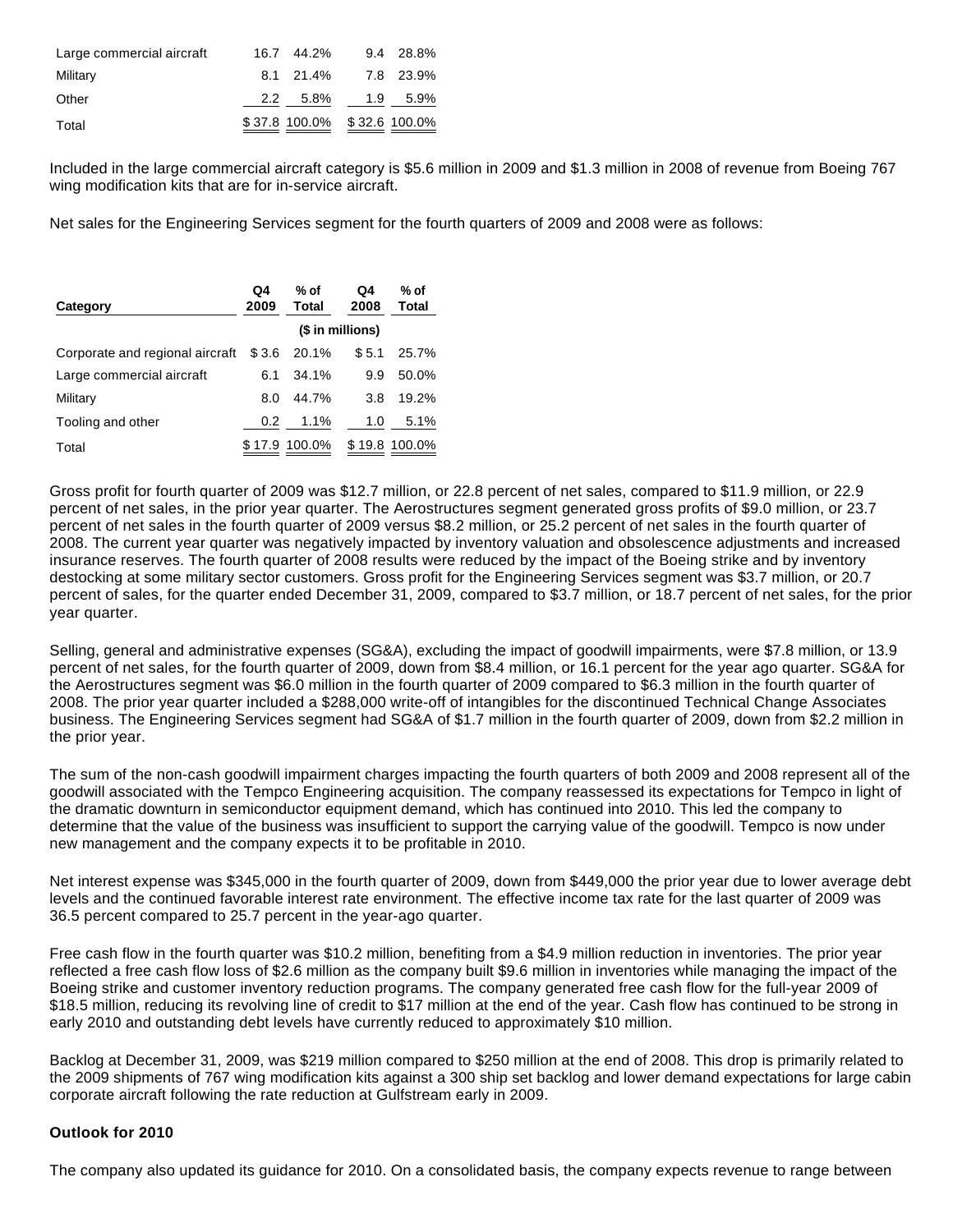\$245 million and \$260 million. Gross profit is expected to be between 22.4 percent and 24.2 percent with SG&A ranging from \$31.3 million to \$33.8 million. Net interest expense is expected to be between \$650,000 and \$850,000 for the year and the effective tax rate is expected to continue at 36.5 percent. Capital expenditures are planned to be approximately \$8 million. The expectations for each segment are as follows:

### **Aerostructures**

- Net sales of between \$175 million and \$185 million
- Gross profit of between 24.5 percent and 26.5 percent
- SG&A of between \$25 million and \$27 million

The reduction in revenue expectations is a result of the deferral of about 30 Boeing 767 wing modification kits to later years and the cancellation of a portion of a kitting program on the Boeing 747-8. The 747-8 portion cancelled was for about \$4 million of purchased items, which had modest markups in price. The increase in gross profit results from the company's expectation that inventory destocking has abated and current demand has stabilized, with margins also improving as production demand now matches expected sales.

Engineering Services

- Net sales of between \$70 million and \$75 million
- Gross profit of between 17.0 percent and 18.5 percent
- SG&A of between \$6.3 million and \$6.8 million

Expected improvements result from our Engineering Services segment having shown an ability to scale operations and reduce administrative costs in 2009.

"We enter 2010 prepared to execute our strategy of providing unique integrated solutions to our aerospace customers through the use of creative and value-driven engineering and manufacturing processes, effectively managed throughout the product lifecycle," Saks said. "We intend to grow our legacy design and manufacturing segments in coming years through acquisitions and organic growth in domestic and global markets, utilizing our strong balance sheet to invest in new programs and to expand both engineering and manufacturing into low-cost locations in order to meet the continuing pricing pressures faced by our customers.

"We are realistic about the threats our global economy still faces and recognize the possibility that some of our markets may experience reduced demand in 2011 and 2012. Our dedication to diversification of the markets from which we generate revenue, and our detailed operations and execution plans in both segments are designed to improve our relationships with our customers by performing at very high levels and partnering with them to reduce the cost of our products and services. We remain optimistic that the aerospace and defense industry will grow in coming years, and we will continue to support our key customers over the long term," Saks concluded.

LMI Aerospace, Inc. is a leading provider of design engineering services, structural components, assemblies and kits to the aerospace, defense and technology industries. Through its Aerostructures segment, the company primarily fabricates machines, finishes and integrates formed, close-tolerance aluminum and specialty alloy components and sheet-metal products, for large commercial, corporate and military aircraft. It manufactures more than 30,000 products for integration into a variety of aircraft platforms manufactured by leading original equipment manufacturers and Tier 1 aerospace suppliers. Through its Engineering Services segment, operated by its D3 Technologies, Inc subsidiary, the company provides a complete range of design, engineering and program management services, supporting aircraft lifecycles from conceptual design, analysis and certification through production support, fleet support and service-life extensions.

The LMI Aerospace, Inc. logo is available at http://www.globenewswire.com/newsroom/prs/?pkqid=4971

This news release includes forward-looking statements related to LMI Aerospace, Inc.'s outlook for 2010, which are based on current management expectations. Such forward-looking statements are subject to various risks and uncertainties, many of which are beyond the control of LMI Aerospace, Inc. Actual results could differ materially from the forward-looking statements as a result of, among other things, the factors detailed from time to time in LMI Aerospace, Inc.'s filings with the Securities and Exchange Commission. Please refer to the Risk Factors contained in the company's Annual Report on Form 10-K for the year ended December 31, 2009, and any risk factors set forth in our other subsequent filings with the Securities and Exchange Commission.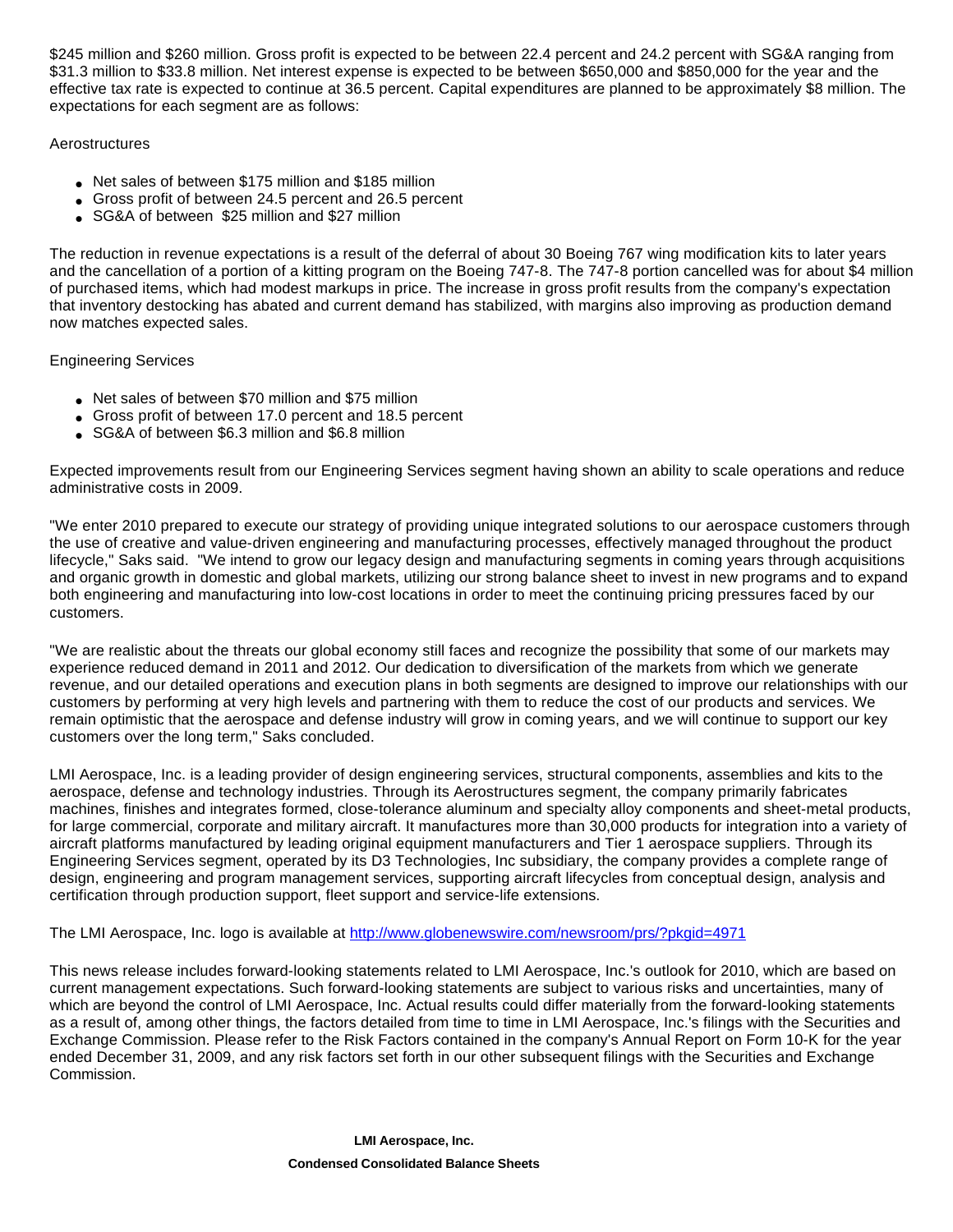|                                                                                                                                                                       | December 31, |                     |
|-----------------------------------------------------------------------------------------------------------------------------------------------------------------------|--------------|---------------------|
|                                                                                                                                                                       | 2009         | 2008                |
|                                                                                                                                                                       | (Unaudited)  |                     |
| <b>Assets</b>                                                                                                                                                         |              |                     |
| Current assets:                                                                                                                                                       |              |                     |
| Cash and cash equivalents                                                                                                                                             | \$31         | \$29                |
| Trade accounts receivable, net of allowance of \$279 and \$304 at December 31, 2009 and 2008,<br>respectively                                                         | 35,469       | 26,887              |
| Inventories, net                                                                                                                                                      | 45,703       | 62,393              |
| Prepaid expenses and other current assets                                                                                                                             | 2,849        | 2,501               |
| Deferred income taxes                                                                                                                                                 | 3,799        | 3,519               |
| Total current assets                                                                                                                                                  | 87,851       | 95,329              |
| Property, plant and equipment, net                                                                                                                                    | 19,322       | 20,103              |
| Goodwill                                                                                                                                                              | 49,102       | 46,258              |
| Intangible assets, net                                                                                                                                                | 22,965       | 17,861              |
| Other assets                                                                                                                                                          | 977          | 1,167               |
| Total assets                                                                                                                                                          |              | \$180,217 \$180,718 |
| Liabilities and shareholders' equity                                                                                                                                  |              |                     |
| Current liabilities:                                                                                                                                                  |              |                     |
| Accounts payable                                                                                                                                                      | \$7,778      | \$12,363            |
| Accrued expenses                                                                                                                                                      | 8,089        | 9,936               |
| Short-term deferred gain on sale of real estate                                                                                                                       | 233          | 233                 |
| Current installments of long-term debt and capital lease obligations                                                                                                  | 326          | 498                 |
| <b>Total current liabilities</b>                                                                                                                                      | 16,426       | 23,030              |
| Long-term deferred gain on sale of real estate                                                                                                                        | 3,307        | 3,540               |
| Long-term debt and capital lease obligations, less current installments                                                                                               | 17,210       | 25,536              |
| Deferred income taxes                                                                                                                                                 | 7,546        | 5,812               |
| Other long-term liabilities                                                                                                                                           | 1,235        |                     |
| Total long-term liabilities                                                                                                                                           | 29,298       | 34,888              |
| Shareholders' equity:                                                                                                                                                 |              |                     |
| Common stock, \$0.02 par value per share; 28,000,000 authorized shares; issued 11,996,389<br>shares and 11,926,309 shares at December 31, 2009 and 2008, respectively | 240          | 239                 |
| Preferred stock, \$0.02 par value per share; 2,000,000 authorized shares; none issued at<br>December 31, 2009 and 2008                                                |              |                     |
| Additional paid-in capital                                                                                                                                            | 71,375       | 69,855              |
| Treasury stock, at cost, 359,188 shares and 364,088 shares at December 31, 2009 and 2008,<br>respectively                                                             | (1,704)      | (1,727)             |
| Retained earnings                                                                                                                                                     | 64,582       | 54,433              |
| Total shareholders' equity                                                                                                                                            | 134,493      | 122,800             |
| Total liabilities and shareholders' equity                                                                                                                            |              | \$180,217 \$180,718 |

See accompanying notes to consolidated financial statements.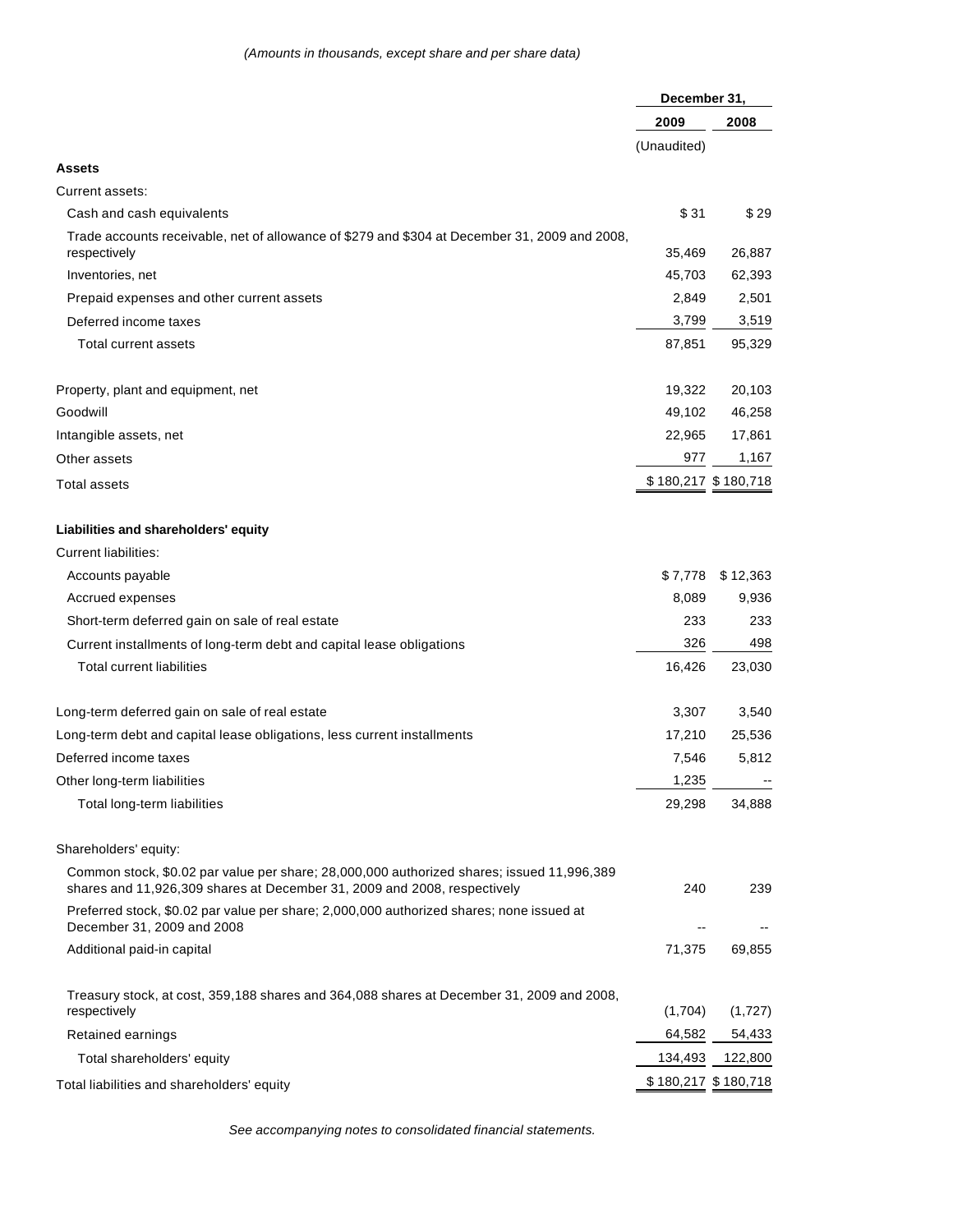#### **LMI Aerospace, Inc.**

#### **Condensed Consolidated Statements of Operations**

(Amounts in thousands, except share and per share data)

|                                                                                                 | <b>Three Months Ended</b><br>December 31, |          | <b>Twelve Months Ended</b><br>December 31,  |           |
|-------------------------------------------------------------------------------------------------|-------------------------------------------|----------|---------------------------------------------|-----------|
|                                                                                                 | 2009                                      | 2008     | 2009                                        | 2008      |
|                                                                                                 | (Unaudited)                               |          | (Unaudited)                                 |           |
| Sales and service revenue                                                                       |                                           |          |                                             |           |
| <b>Product sales</b>                                                                            | \$37,049                                  | \$32,601 | \$157,838                                   | \$149,267 |
| Service revenues                                                                                | 18,567                                    | 19,599   | 83,358                                      | 90,195    |
| Net sales                                                                                       | 55,616                                    | 52,200   | 241,196                                     | 239,462   |
| Cost of sales and service revenue                                                               |                                           |          |                                             |           |
| Cost of product sales                                                                           | 25,443                                    | 24,231   | 117,999                                     | 105,425   |
| Cost of service revenues                                                                        | 17,499                                    | 16,031   | 70,246                                      | 72,922    |
| Cost of sales                                                                                   | 42,942                                    | 40,262   | 188,245                                     | 178,347   |
| Gross profit                                                                                    | 12,674                                    | 11,938   | 52,951                                      | 61,115    |
| Selling, general and administrative expenses                                                    | 7,751                                     | 8,414    | 31,678                                      | 33,128    |
| Impairment of goodwill                                                                          | 3,350                                     | 2,303    | 3,350                                       | 2,303     |
| Severance and restructuring                                                                     |                                           |          | 312                                         |           |
| Income from operations                                                                          | 1,573                                     | 1,221    | 17,611                                      | 25,684    |
| Other income (expense):                                                                         |                                           |          |                                             |           |
| Interest expense, net                                                                           | (345)                                     | (449)    | (1,623)                                     | (1, 815)  |
| Other, net                                                                                      | 37                                        | 15       | 10                                          | 10        |
| Total other expense                                                                             | (308)                                     | (434)    | (1,613)                                     | (1,805)   |
| Income before income taxes                                                                      | 1,265                                     | 787      | 15,998                                      | 23,879    |
| Provision for income taxes                                                                      | 461                                       | 202      | 5,843                                       | 8,611     |
| Net income                                                                                      | \$804                                     | \$585    | \$10,155                                    | \$15,268  |
| Amounts per common share:                                                                       |                                           |          |                                             |           |
| Net income per common share                                                                     | \$0.07                                    | \$0.05   | \$0.90                                      | \$1.36    |
| Net income per common share, assuming dilution                                                  |                                           |          | $$0.07$ $$0.05$ $$0.90$ $\qquad$            | \$1.35    |
| Weighted average common shares outstanding                                                      |                                           |          | 11,330,935 11,245,389 11,305,231 11,198,610 |           |
| Weighted average dilutive common shares outstanding 11,390,803 11,290,321 11,341,312 11,301,382 |                                           |          |                                             |           |

See accompanying notes to consolidated financial statements.

**LMI Aerospace, Inc. Condensed Consolidated Statements of Cash Flows** (Amounts in thousands, except share and per share data)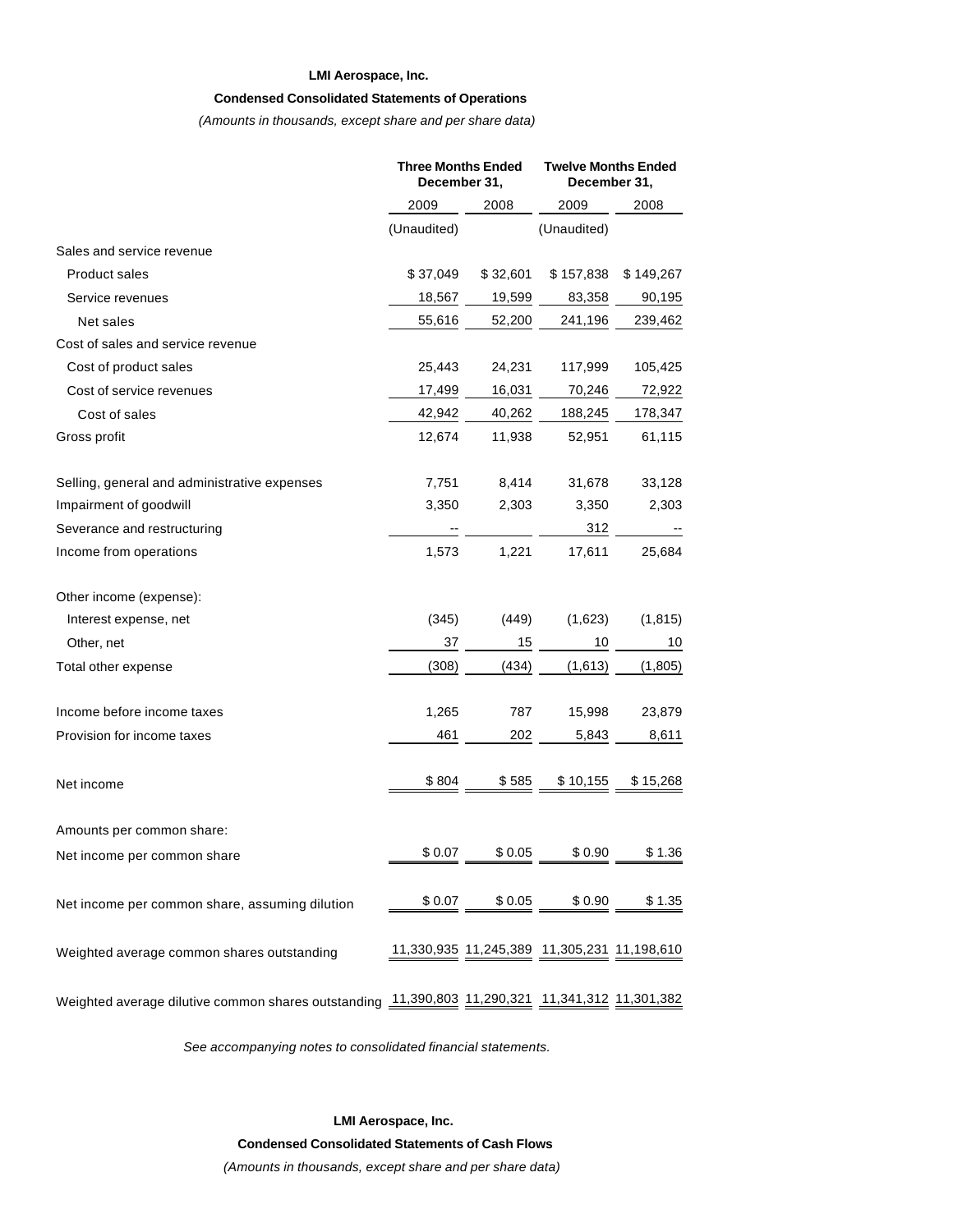|                                                                                   | Year Ended December 31, |                            |           |
|-----------------------------------------------------------------------------------|-------------------------|----------------------------|-----------|
|                                                                                   | 2009                    | 2008                       | 2007      |
|                                                                                   | (Unaudited)             |                            |           |
| <b>Operating activities:</b>                                                      |                         |                            |           |
| Net income                                                                        |                         | \$10,155 \$15,268 \$13,157 |           |
| Adjustments to reconcile net income to net cash provided by operating activities: |                         |                            |           |
| Depreciation and amortization                                                     | 7,537                   | 6,977                      | 4,608     |
| Impairment of goodwill                                                            | 3,350                   | 2,303                      |           |
| Charges for inventory obsolescence and valuation                                  | 1,940                   | 1,217                      | 874       |
| Restricted stock compensation                                                     | 1,672                   | 2,210                      | 1,084     |
| Deferred tax (benefit) provision                                                  | (1,224)                 | (1,034)                    | 526       |
| Other noncash items                                                               | (123)                   | (291)                      | 98        |
| Changes in operating assets and liabilities, net of acquired businesses:          |                         |                            |           |
| Trade accounts receivable                                                         | (7, 971)                | 2,658                      | (6, 586)  |
| Inventories                                                                       |                         | 15,037 (22,670)            | (7, 858)  |
| Prepaid expenses and other assets                                                 | (91)                    | 215                        | (1, 126)  |
| Current income taxes                                                              | 21                      | 281                        | (39)      |
| Accounts payable                                                                  | (4,768)                 | 1,682                      | 20        |
| Accrued expenses                                                                  | (3, 118)                | 177                        | (1,592)   |
| Net cash provided by operating activities                                         | 22,417                  | 8,993                      | 3,166     |
| <b>Investing activities:</b>                                                      |                         |                            |           |
| Additions to property, plant and equipment                                        | (3,938)                 | (8,055)                    | (6, 570)  |
| Proceeds from matured debt securities                                             |                         |                            | 2,243     |
| Proceeds from sale of real estate                                                 | --                      | --                         | 5,920     |
| Proceeds from sale of equipment                                                   | 123                     | 2,467                      | 1,703     |
| Acquisitions, net of cash acquired                                                | (9,990)                 | --                         | (59,092)  |
| Other, net                                                                        | (48)                    | (279)                      | (259)     |
| Net cash used by investing activities                                             | (13, 853)               | (5,867)                    | (56, 055) |
| <b>Financing activities:</b>                                                      |                         |                            |           |
| Proceeds from issuance of debt                                                    |                         | 74                         | 902       |
| Principal payments on long-term debt and notes payable                            | (498)                   | (808)                      | (452)     |
| Advances on revolving line of credit                                              | 43,819                  | 64,717                     | 48,218    |
| Payments on revolving line of credit                                              |                         | $(51,819)$ $(67,751)$      | (20, 184) |
| Other, net                                                                        | (64)                    | 589                        | 76        |
| Net cash (used) provided by financing activities                                  | (8, 562)                | (3, 179)                   | 28,560    |
| Net increase (decrease) in cash and cash equivalents                              | 2                       | (53)                       | (24, 329) |
| Cash and cash equivalents, beginning of year                                      | 29                      | 82                         | 24,411    |
| Cash and cash equivalents, end of year                                            | \$31                    | \$29                       | \$82      |
| Supplemental disclosures of cash flow information:                                |                         |                            |           |
| Interest paid                                                                     | \$1,518                 | \$1,675                    | \$1,200   |
| Income taxes paid, net of refund received                                         | \$6,950                 | \$8,449                    | \$7,091   |
|                                                                                   |                         |                            |           |

See accompanying notes to consolidated financial statements.